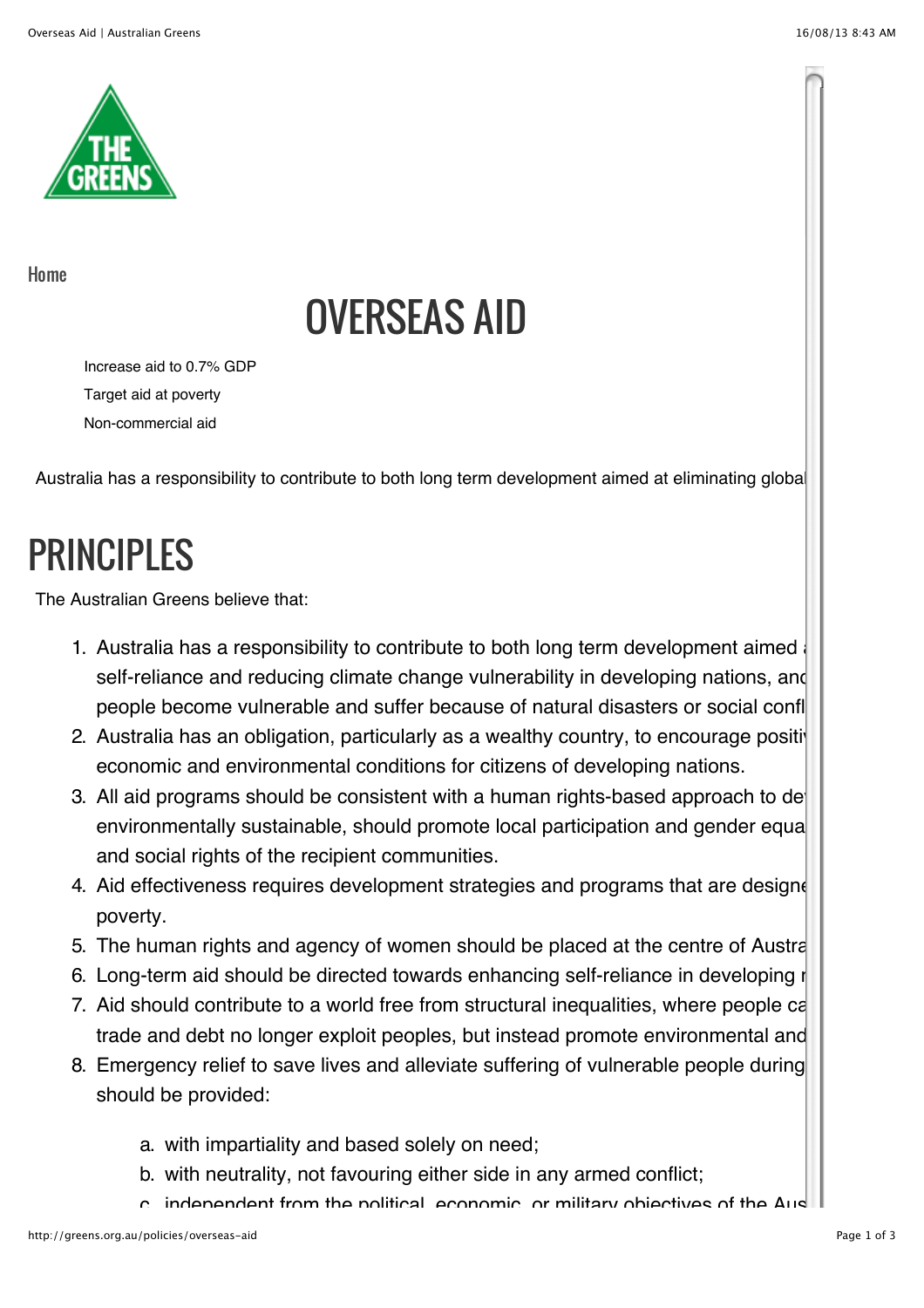- c. independent from the political, economic, or military objectives of the Australian government in the area concerned;
- d. by civilians, except in relation to situations involving natural disasters whe unlikely to arise; and
- e. with full implementation of international humanitarian law, refugee law an
- 9. Aid programs should not be used to influence the democratic preferences of any

### AIMS

The Australian Greens want:

- 1. A focus in Australia's aid program on working with developing countries to realise
- 2. An increase in the level of Australian overseas aid to a minimum of 0.7% of GNI United Nations, with provision for additional increases in the event of natural disa humanitarian interventions.
- 3. Transparency and accountability in the purpose and impact of all aid programs, to communities and countries the programs are designed to benefit. This includes e processes serve the interests of those communities.
- 4. A non-commercial aid program. Aid must not be used as a means of subsidising
- 5. Long-term aid programs that combat climate change as an integral part of their p
- 6. Australia to play a lead role in securing global contributions to UN and other inter logistical support to deal with humanitarian emergencies wherever they occur.
- 7. The establishment of AusAID as an independent department with its own cabinet Department of Foreign Affairs and Trade (DFAT).
- 8. Environmental, social and gender impact statements for all aid programs.
- 9. International aspects of Australian policies on trade, economic and social issues towards, global poverty alleviation goals.
- 10. The Australian government to recognise and support the valuable role of non-government and organisations in critical analysis and scrutiny of the aid program.
- 11. Selection of implementing agencies for the aid program based on their developm and cost effectiveness.
- 12. An increased funding focus on strengthening health systems to address sexual a and consequences of HIV-AIDS, malaria, tuberculosis and non-communicable di
- 13. Targeted assistance, particularly in the Asia Pacific, for climate change adaptatio their own countries and maintain cultural cohesion.
- 14. Australian government agencies organised, trained and resourced to carry out ef with Australian non-government organisations in building their emergency respor
- 15. Collaboration with developing countries in disaster prone areas to reduce their vul enhancing the capacity of both governments and local non-government organisations.